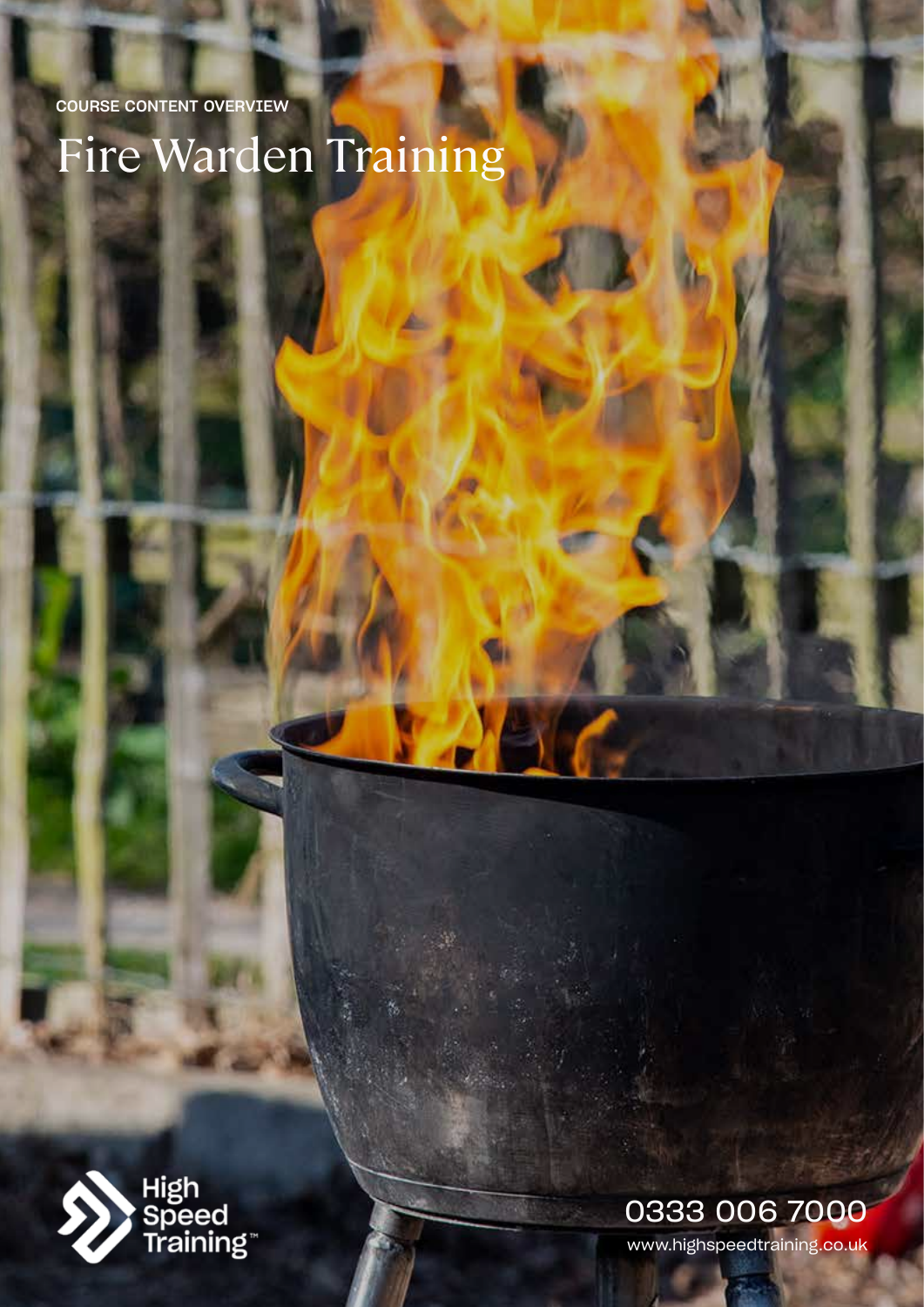This Fire Warden Training course will provide you with a strong understanding of good fire safety measures in workplaces and what your role as a fire warden involves. Fire wardens contribute to fire safety in their workplace by following control measures, being alert to issues, and knowing how to lead a safe evacuation in an emergency.

The course will therefore teach you about fire safety law, how fires commonly start, fire risk assessments, fire prevention measures, detection and alarm systems, requirements of evacuation routes, emergency plans, what your responsibilities are during a fire, and carrying out fire drills. This knowledge will give you a thorough understanding of fire safety and how to successfully fulfil your role as a fire warden.

#### **Module One: Introduction to Fire Warden Training**

This module will provide you with an overview of why fire safety is crucial and what the law requires of businesses. It discusses the hierarchy of fire protection, the overall duties that employers and other duty holders must fulfil, and the responsibilities that fire wardens will be assigned.

- Why is fire safety important?
- Fire safety law
- How is the law enforced?
- Employer duties
- Fire warden responsibilities
- How many fire wardens do businesses need?
- How to prepare for your role

#### **Module Two: Understanding Fire**

This module explains the fire triangle, which refers to the three elements required for a fire to start. It will discuss common sources of each element that you'll find in workplaces, as well as the six classes of fire. It will also explain dangerous substances, which are a common cause of fires and are crucial to control.

- The fire triangle
- Classes of fire
- Dangerous substances
- Hazard labelling and packaging
- Safety data sheets

### **Module Three: Fire Risk Assessments**

This module discusses the importance of fire risk assessments and the five steps involved to carry them out. Employers are primarily responsible for fire risk assessments, but fire wardens can offer help based on their experience and knowledge, so having an understanding of the risk assessment process is important.

- What is a risk assessment?
- Key definitions
- Step 1: identifying the hazards
- Step 2: determining who may be harmed and how
- Step 3: deciding what precautions are needed
- Step 4: recording findings
- Step 5: reviewing and updating the assessment

#### **Module Four: Fire Safety Arrangements**

This module details the fire safety measures that businesses should have in place, including controls for avoiding risks altogether, preventing or reducing the risks, and good housekeeping practices. It also explains the requirements of fire detection and warning systems, as well as the different types of fire extinguishers and their uses.

- Fire prevention measures
- Duties of manufacturers and suppliers of machines and equipment
- Fire detection and warning systems
- Duties of manufacturers, importers, and distributors of electrical equipment
- Fire extinguishers
- Fire blankets

#### **Module Five: Evacuation Routes and Signs**

This module covers the requirements of evacuation routes in business premises, such as how many there should be, where they should run, and how they should accommodate people with vulnerabilities. It also talks about the requirements of emergency lighting and fire signage, which are crucial for guiding people to safety.

- Requirements of evacuation routes
- Emergency lighting
- Fire signs

#### **Module Six: Emergency Plans, Evacuation Procedures, and Fire Drills**

This final module sets out the requirements of fire emergency plans and evacuation procedures (including for people with vulnerabilities and disabilities). It details the key actions that fire wardens should take in an emergency, which is a fundamental part of their role, as well as the importance of carrying out fire drills.

- Fire emergency plans
- General evacuation procedures
- Evacuation procedures for vulnerable people
- Fire warden duties during evacuations
- Fire drills